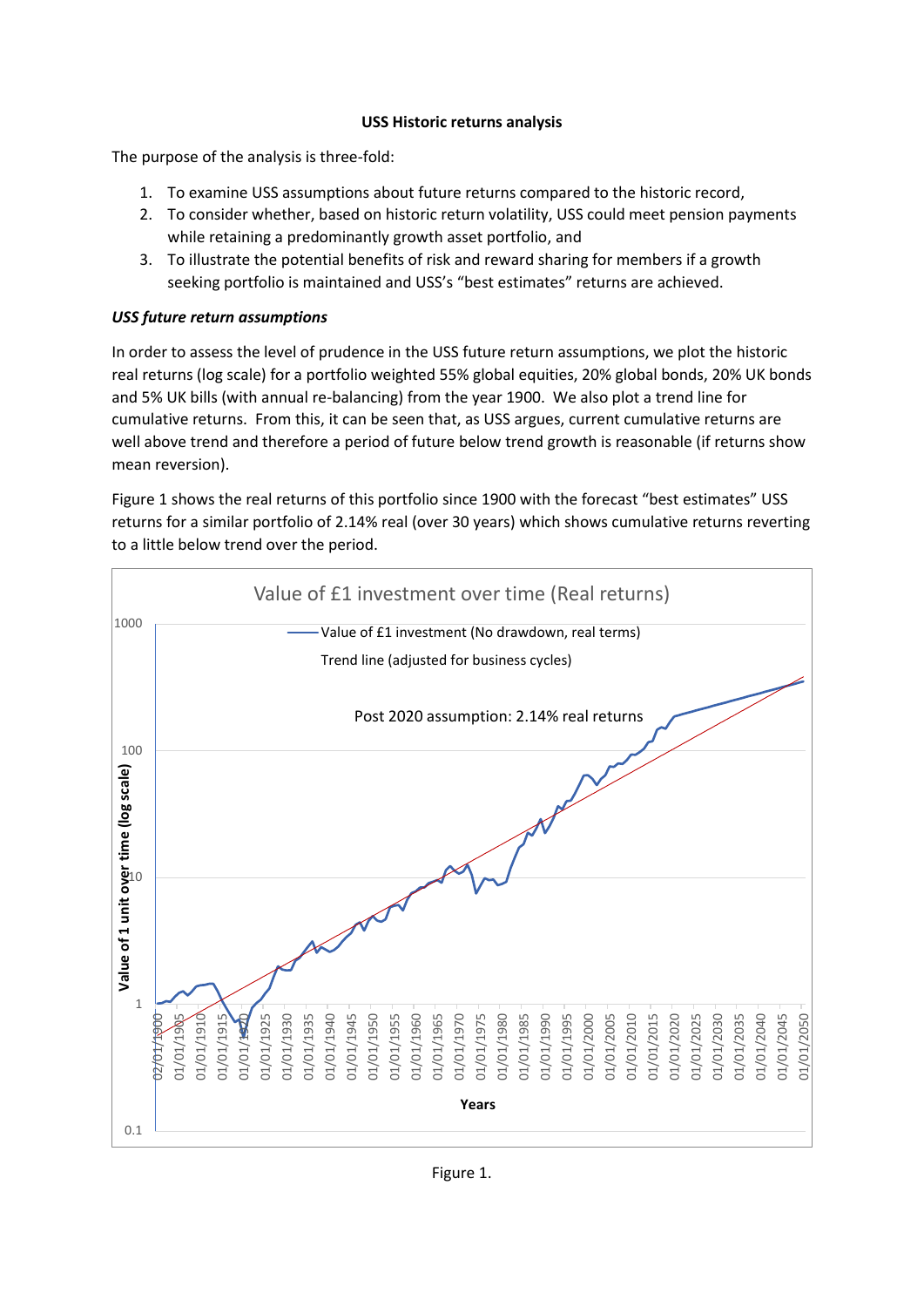Figure 2 however shows the same graph with USS's "prudent return assumptions" (used for determining liabilities and required contributions) of 0% real (over 30 years). Also plotted on the graph is the worst ever historic rolling 30 year return for the model portfolio since 1900. This shows that the USS prudent assumption has no precedent in the historic data – a period covering two world wars, the great depression and the 70s oil shock.



## Figure 2

USS may argue that the assumption of a consistent 55% equity portfolio is not a valid assumption as it would need to have the capability to de-risk the portfolio over time as it could not be sure that the scheme would remain open and employers remain solvent to meet any deficit that might arise. It should be noted that employers have recently shown strong commitment to the scheme and many employers have high ratings and long-term bonds which trade strongly in the capital markets which provides good evidence against the concern. However, to further test this concern, the model allows us to ask the question "if periods of historical returns repeated themselves from the end of 2020, the scheme closed, and no further employer support was forthcoming, given a starting value of USS assets at £80.6bn (as at March 2021) and the constant 55% global equity portfolio, is there any period of history where USS would not have been able to meet its pension payments as they fell due?"